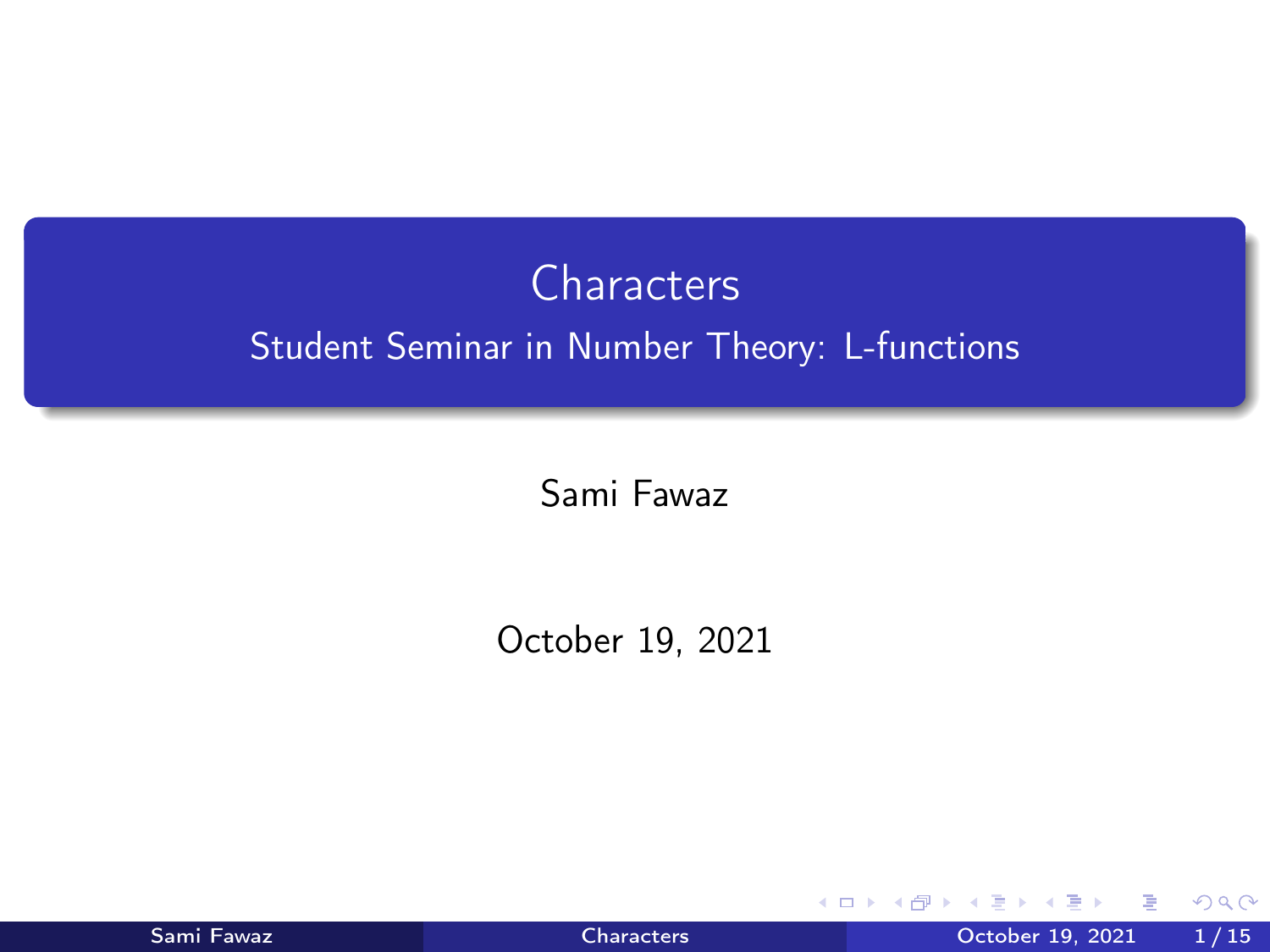# Definition 1 (Character)

Let G be a finite group. A character on G is a group homomorphism

$$
\chi: G \to \mathbb{C}^{\times}.
$$

The set of characters on G form a group under the operations

$$
\chi \chi'(g) \coloneqq \chi(g) \chi'(g), \ \chi^{-1}(g) \coloneqq \chi(g)^{-1}
$$

which we denote by  $\hat{G}$ .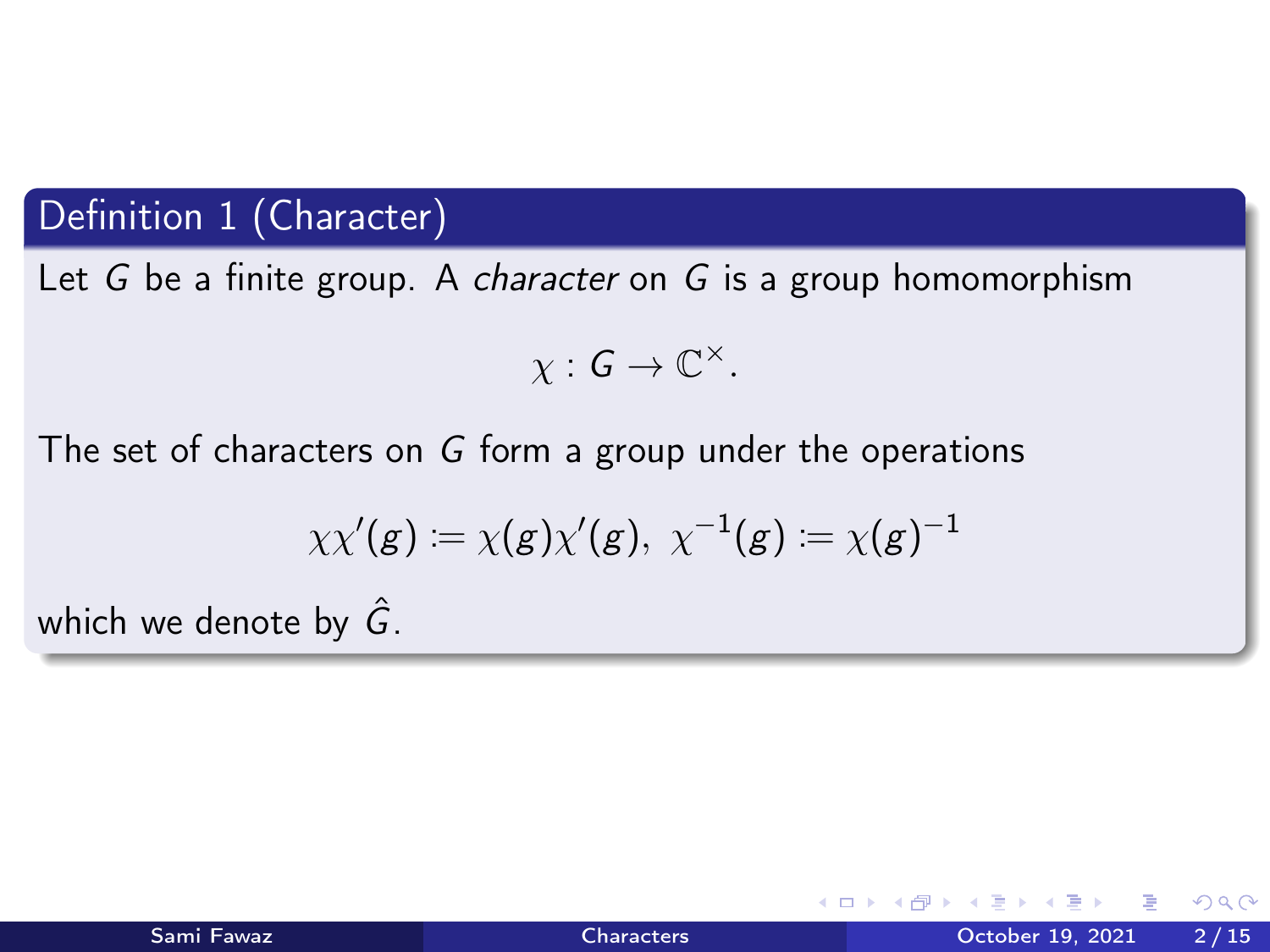# Definition 1 (Dirichlet character)

Let  $m \in \mathbb{N}_{>0}$ . For a group  $G = (\mathbb{Z}/m\mathbb{Z})^{\times} = \{n \mod m \mid (n,m) = 1\}$  we call a character  $\chi$  on G a Dirichlet character of modulus m.

### Aliter

A Dirichlet character of modulus m is a function  $\chi : \mathbb{Z} \to \mathbb{C}$  with

$$
\bullet\ \forall n:\chi(n)=0\Leftrightarrow(n,m)\neq1
$$

$$
\bullet \ \forall n, \ n': \chi(nn') = \chi(n)\chi(n')
$$

$$
\bullet \ \forall n: \chi(n+m)=\chi(n).
$$

 $QQQ$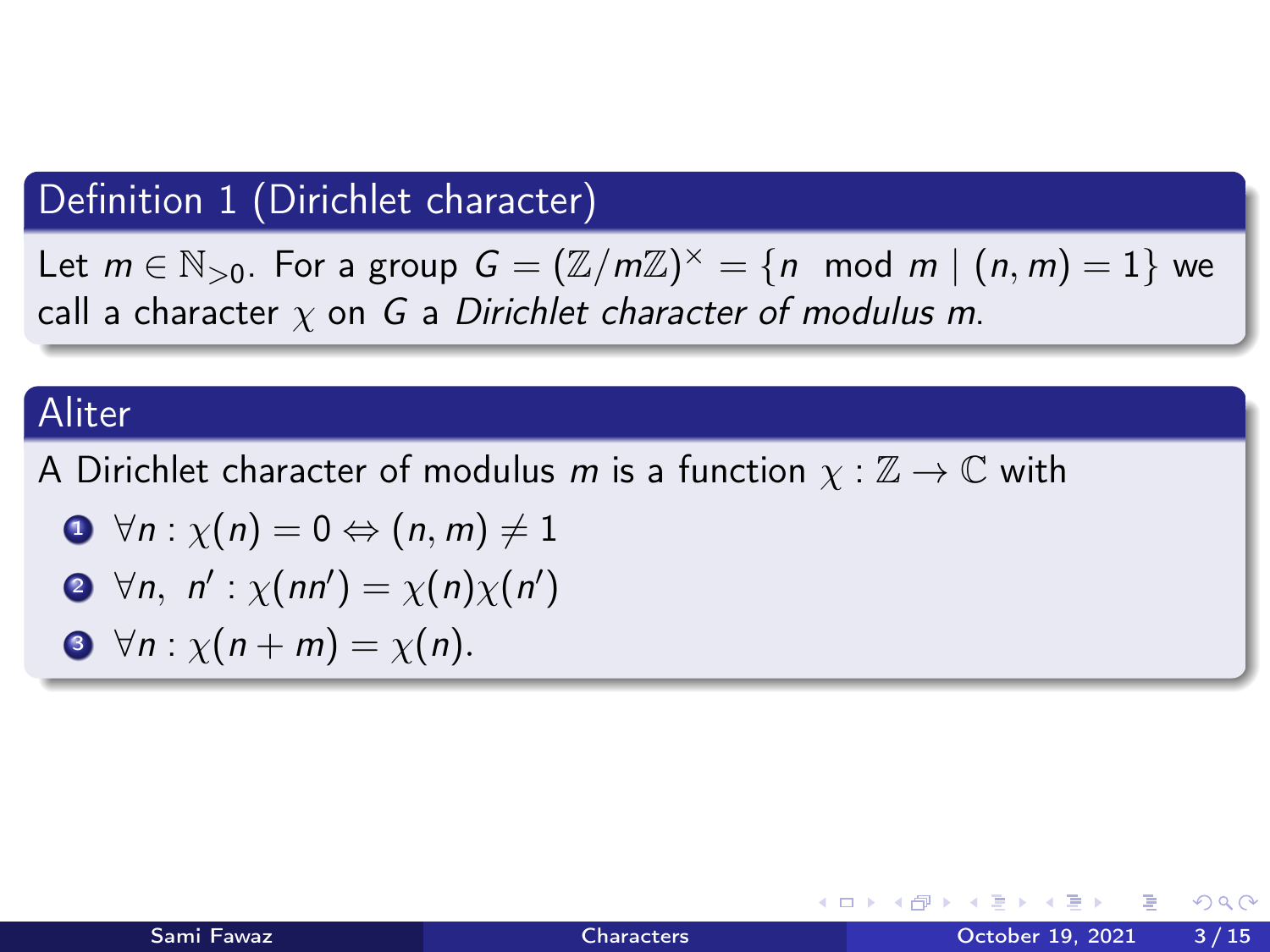Example 2 (Principal character of modulus  $m$ )

$$
\chi_0(n): \begin{cases} 1, & (n,m)=1\\ 0, & (n,m)\neq 1. \end{cases}
$$

This corresponds to the neutral element in  $\hat{G}$ .

# Example 3 (Legendre symbol)

For a prime p the Legendre symbol is

$$
\left(\frac{n}{p}\right) := \begin{cases} 0, & \text{if } p \mid n \\ 1, & \text{if } p \nmid n, \ n \equiv x^2 \pmod{p}, \text{ for some } x \\ -1, & \text{else} \end{cases}
$$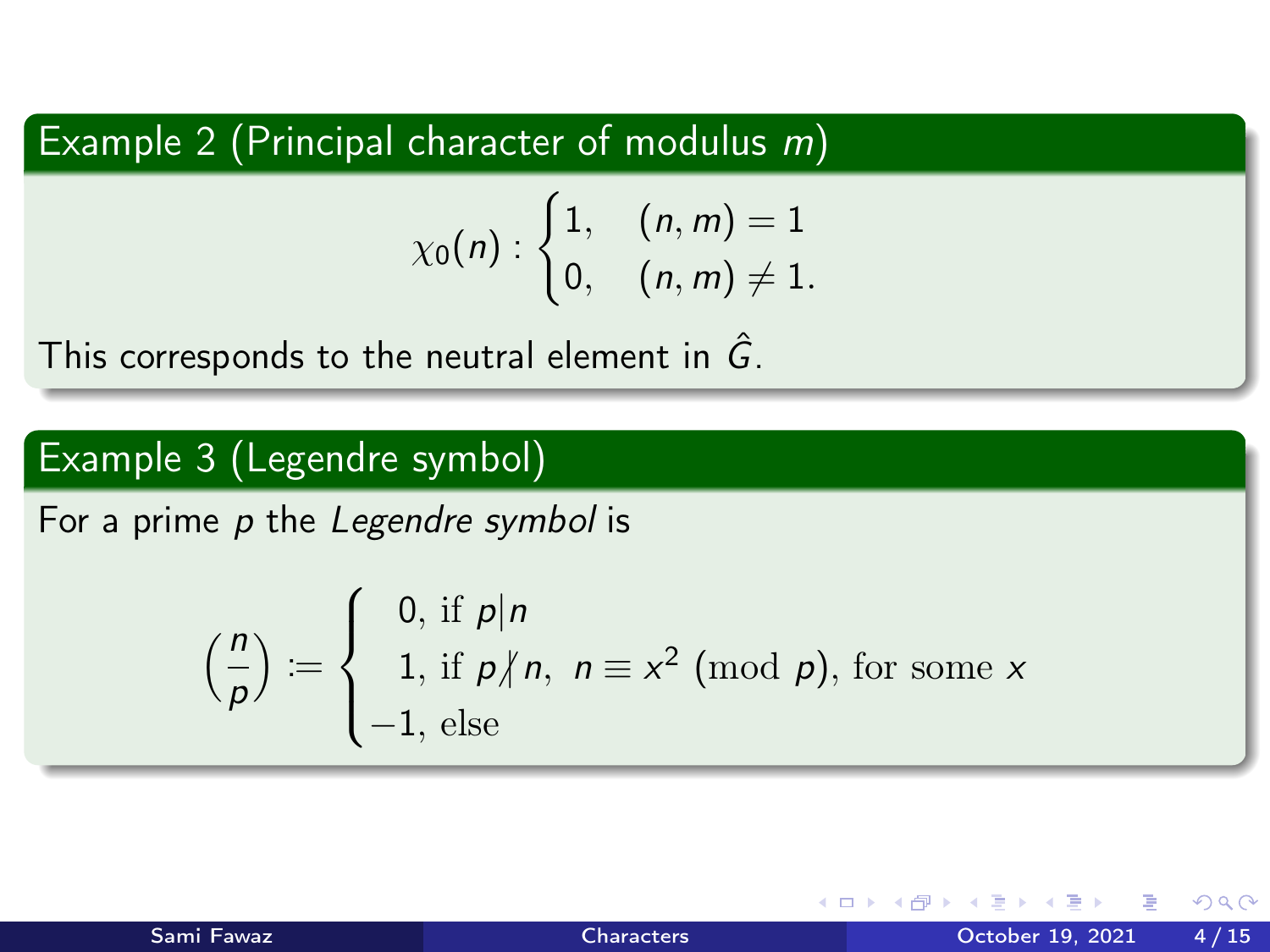Let G be a finite abelian Group. Then the group of G characters  $\hat{G}$  is isomorphic to G. In particular

$$
\varphi(m)=|(\widehat{\mathbb{Z}/m\mathbb{Z}})^{\times}|,
$$

that is the Euler phi function yields the number of Dirichlet characters.

#### Recall

$$
\varphi(m)=|\{n \ (\mathrm{mod}\,\, m)\mid (n,m)=1\}|=m\prod_{p|m}(1-\frac{1}{p})
$$

| Sami Fawaz |  |  |
|------------|--|--|
|            |  |  |

4 0 8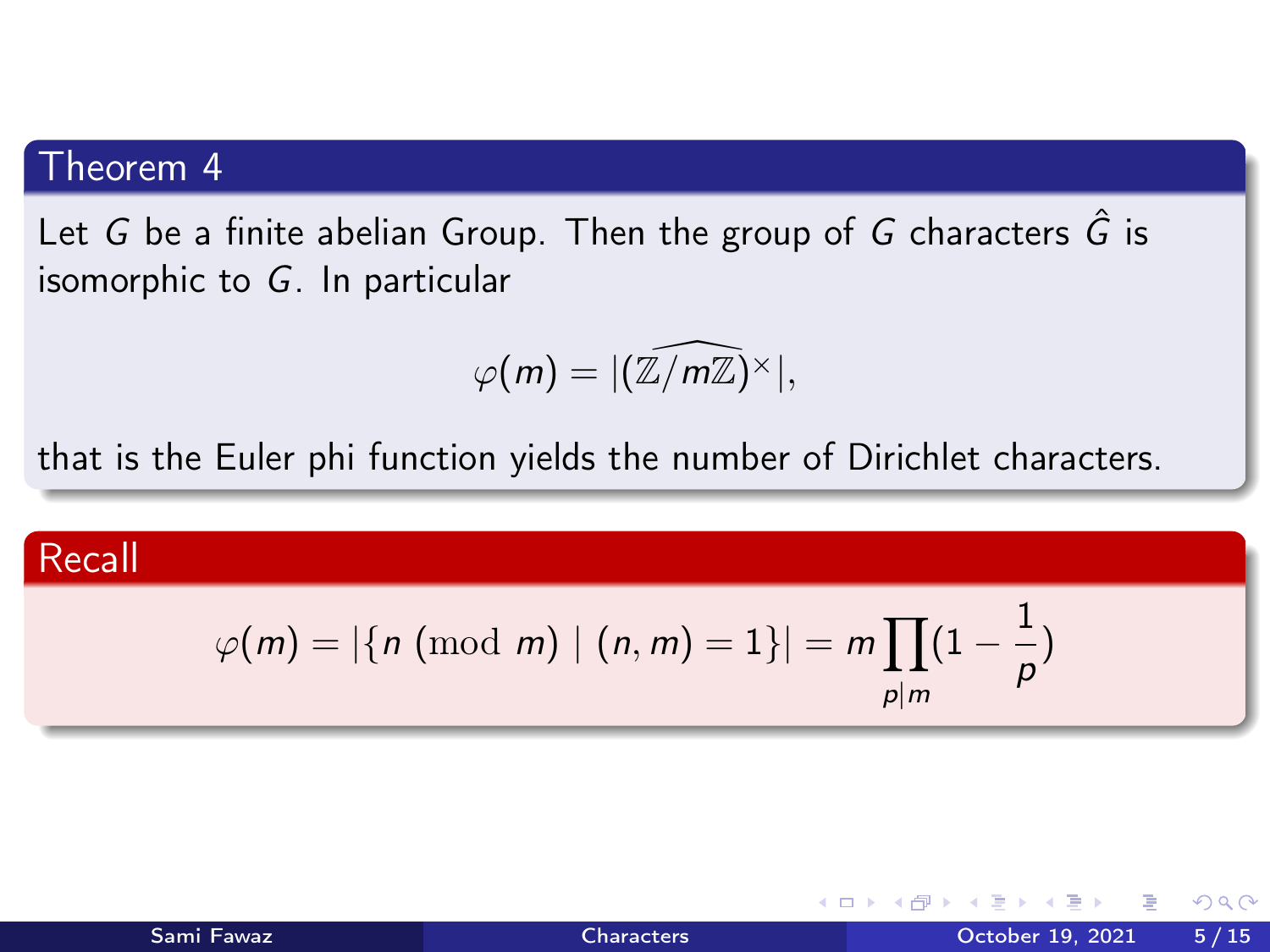Let G be a finite abelian Group. Then the group of G characters  $\hat{G}$  is isomorphic to G. In particular

$$
\varphi(m)=|(\widehat{\mathbb{Z}/m\mathbb{Z}})^{\times}|,
$$

4 **D F** 

∢ ⁄ਚ

 $2Q$ 

that is the Euler phi function yields the number of Dirichlet characters.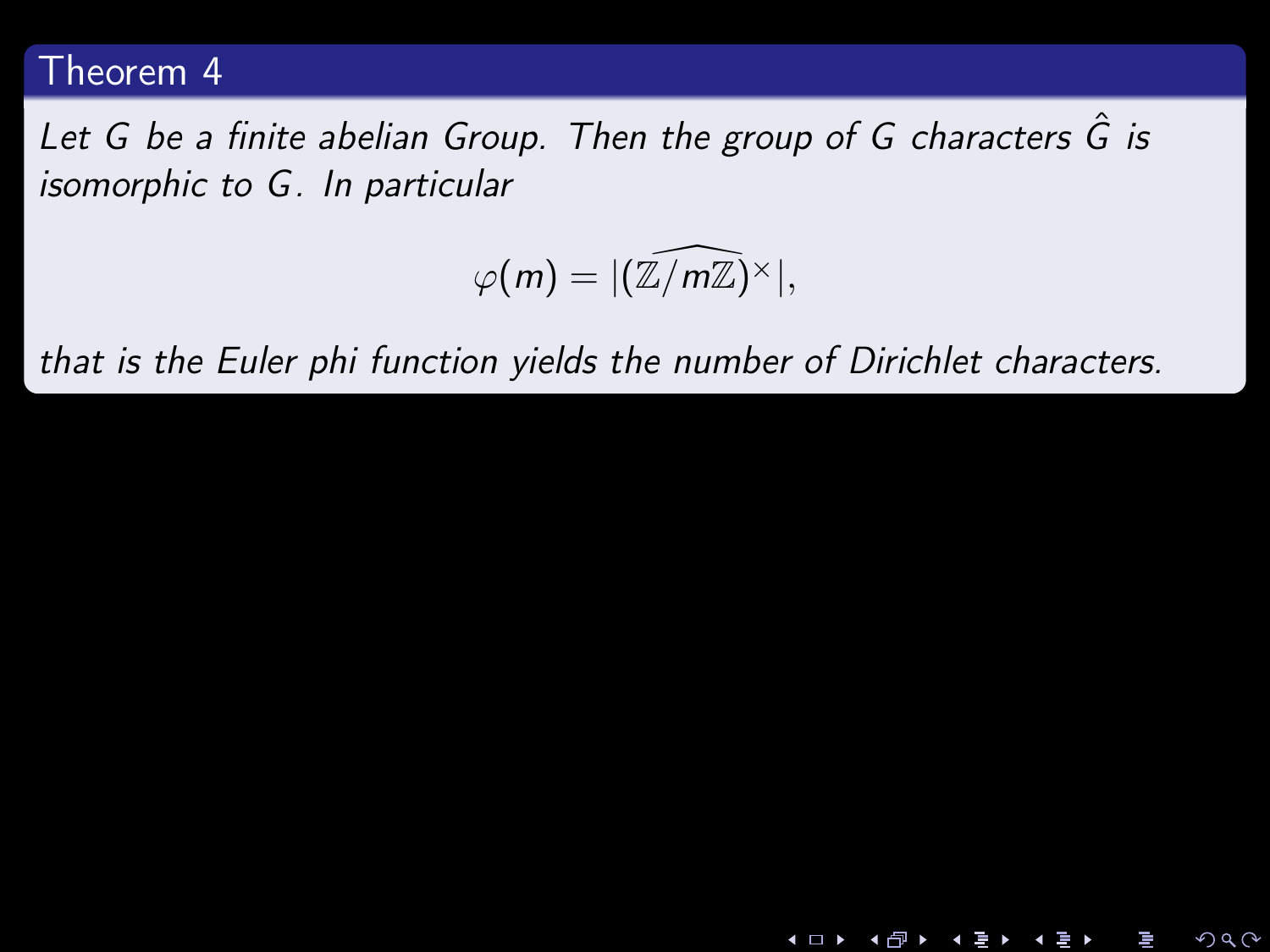Let  $\chi$  be a Dirichlet character of modulus m. Then

$$
\sum_{n \pmod{m}} \chi(n) = \begin{cases} \varphi(n), \text{ if } \chi = \chi_0 \\ 0, \text{ else} \end{cases}
$$

holds, where  $\sum$  is the sum over a representing system of  $\mathbb{Z}/m\mathbb{Z}$ .  $n \pmod{m}$ 

4 D F

活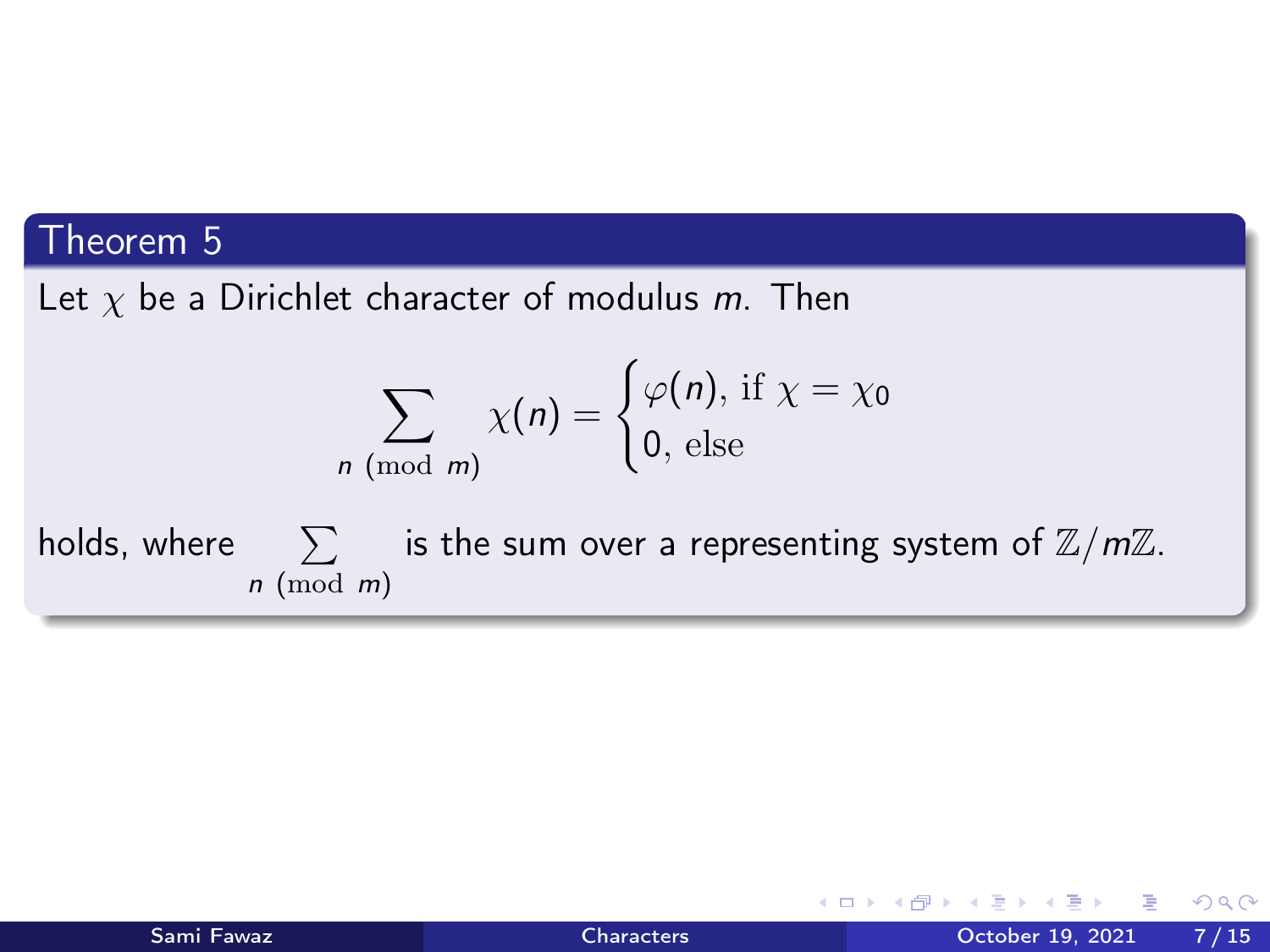Let  $\chi$  be a Dirichlet character of modulus m. Then

$$
\sum_{n \pmod{m}} \chi(n) = \begin{cases} \varphi(n), \text{ if } x = \chi_0 \\ 0, \text{ else} \end{cases}
$$

holds, where  $\sum$  is the sum over a representing system of  $\mathbb{Z}/m\mathbb{Z}$ . n (mod m)

 $2Q$ 

**◀□▶ ◀***団***▶ ◀**글▶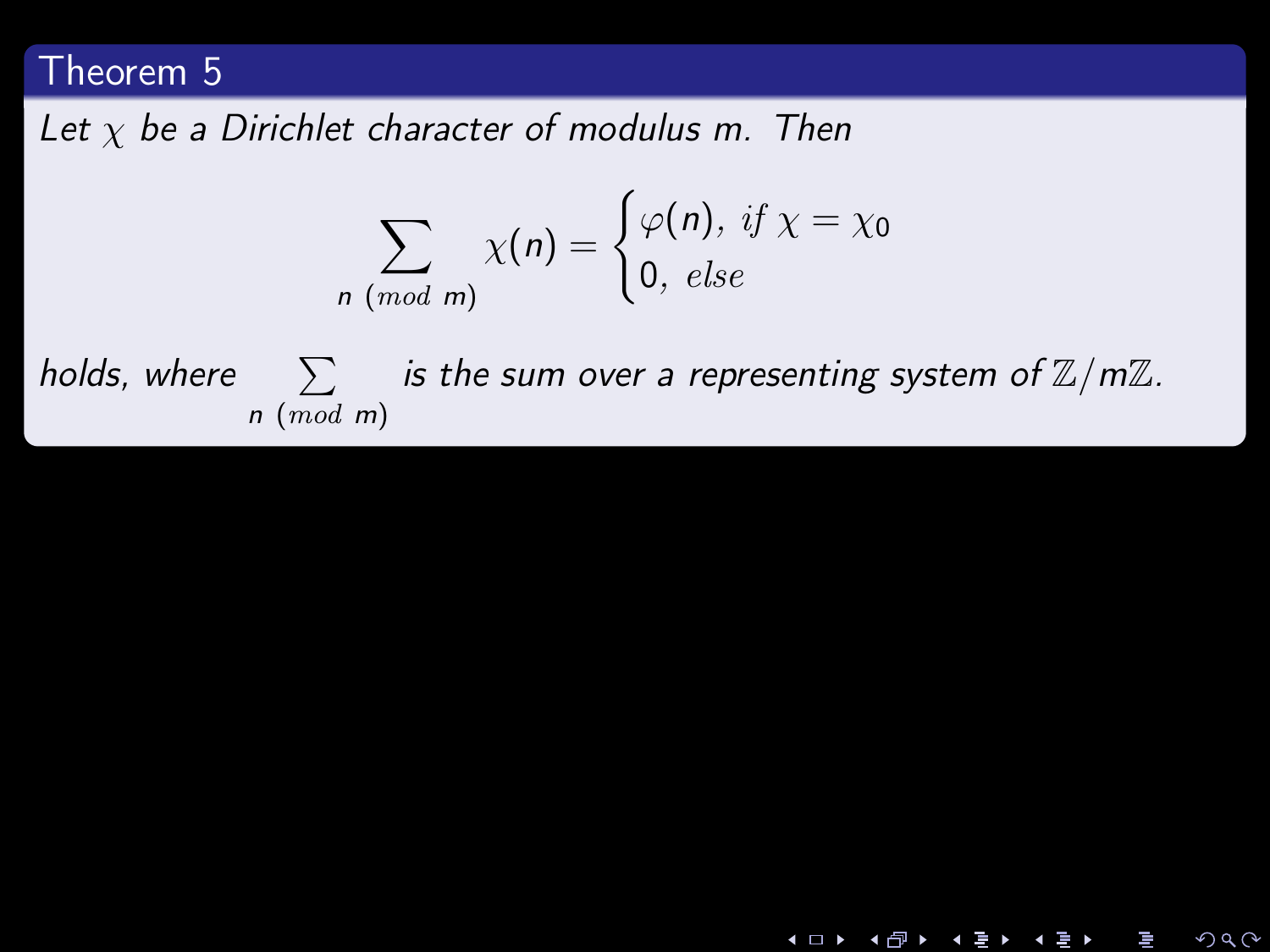Let  $n \in \mathbb{Z}$ . Then

$$
\sum_{\chi} \chi(n) = \begin{cases} \varphi(m), \text{ if } n \equiv 1 \pmod{m} \\ 0, \text{ else} \end{cases}
$$

holds, where  $\sum$  is the sum over all Dirichlet characters of modulus  $m$ . χ

K □ ▶ K 何 ▶ K ∃ ▶ K

活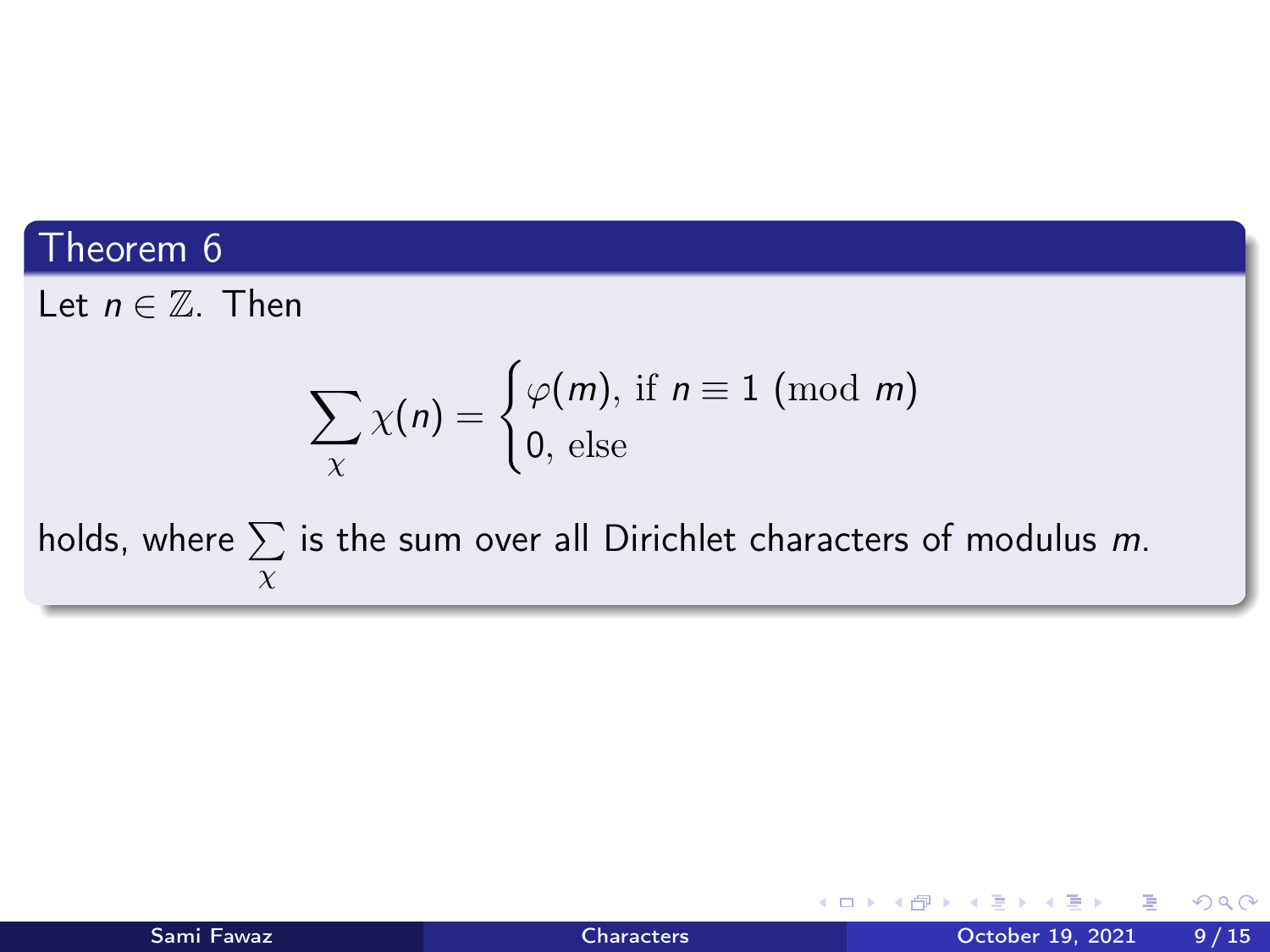Let  $n \in \mathbb{Z}$ . Then

$$
\sum_{\chi} \chi(n) = \begin{cases} \varphi(m), \text{ if } n \equiv 1 \ (mod \ m) \\ 0, \text{ else} \end{cases}
$$

holds, where  $\sum$  is the sum over all Dirichlet characters of modulus m. χ

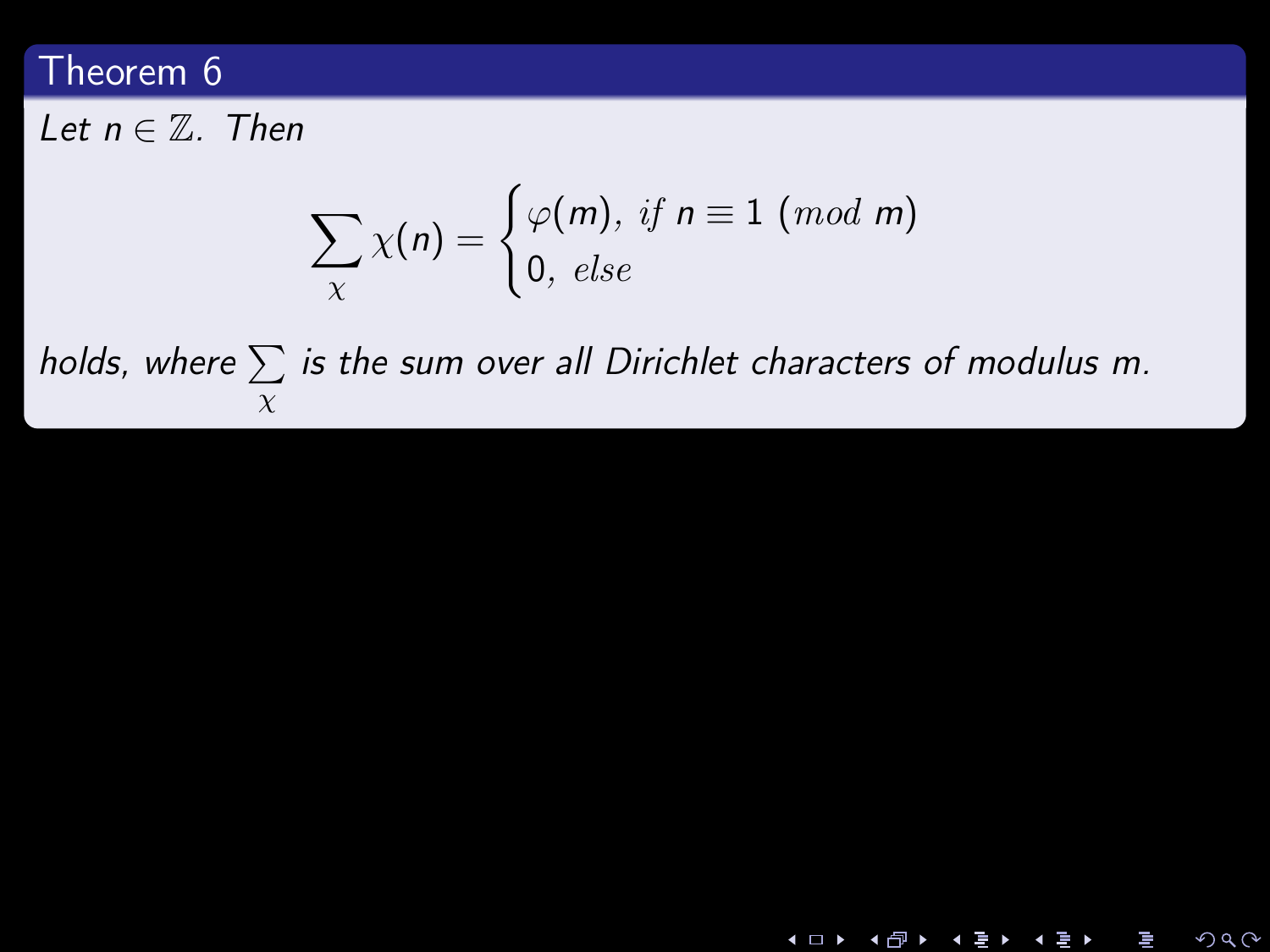## Definition 7 (Primitive and imprimitive character)

Let  $m' \neq m$  and  $m'|m$ , let  $\chi'$  be a character of modulus  $m'$ . The character resulting from the composition

$$
\chi: (\mathbb{Z}/m\mathbb{Z})^\times \xrightarrow{\pmod{m'}} (\mathbb{Z}/m'\mathbb{Z})^\times \xrightarrow{\chi'} \mathbb{C}^\times
$$

is called imprimitive. A character that cannot be obtained this way is called primitive.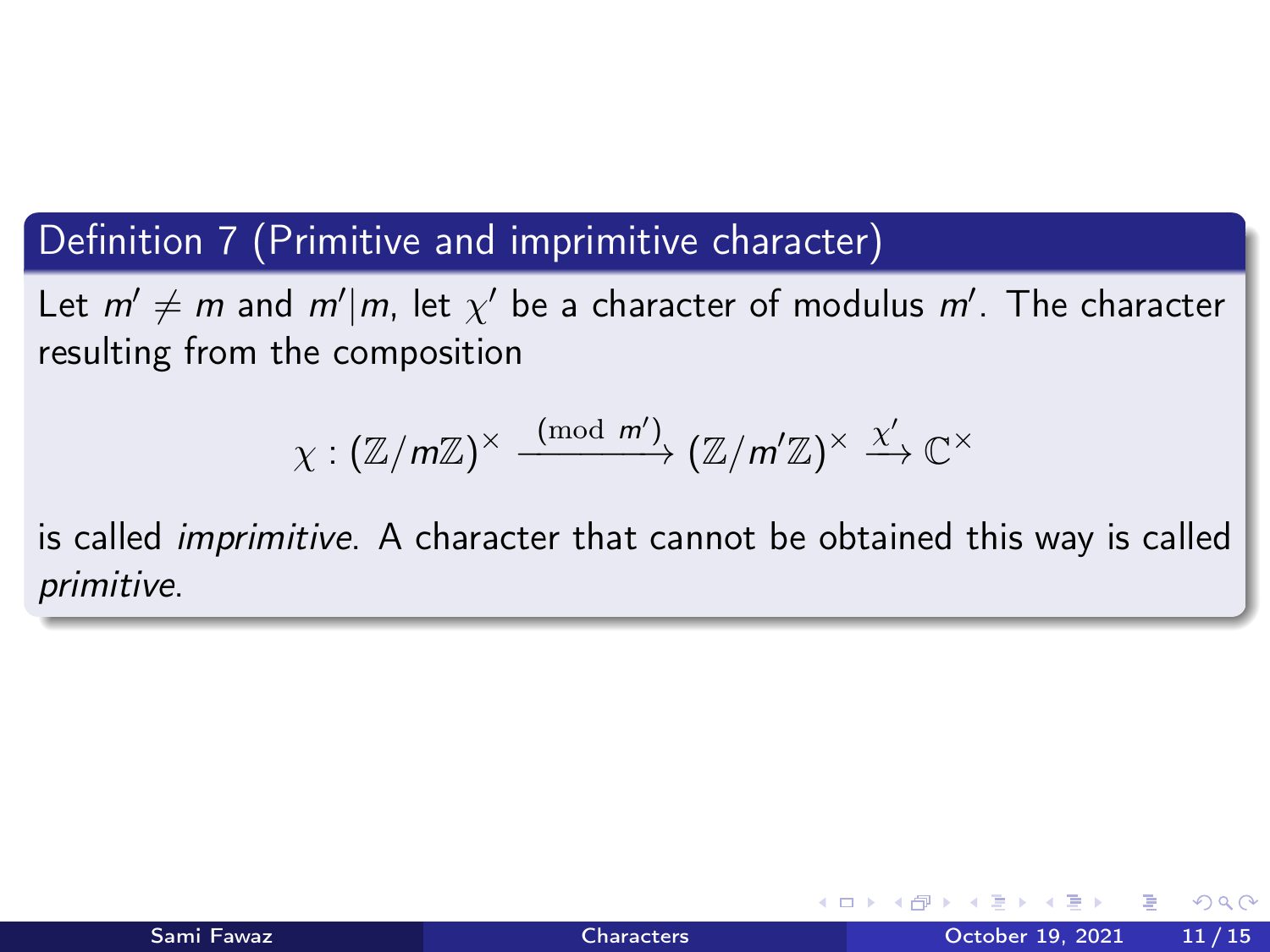# Definition 8 (Fundamental discriminant)

A fundamental discriminant is an integer D with

 $D \equiv 1 \pmod{4}$ , and D is square-free, or

 $D = 4m$ , with  $m \equiv 2$  or 3 (mod 4), and m is square-free,

Define a function  $\chi_D : \mathbb{N} \to \mathbb{Z}$  as follows

$$
\chi_D(p) = \left(\frac{D}{p}\right), \text{ for p odd prime}
$$

$$
\chi_D(2) = \begin{cases} 0, \text{ if } D \equiv 0 \text{ (mod 4)}\\ 1, \text{ if } D \equiv 1 \text{ (mod 8)}\\ -1, \text{ if } D \equiv 5 \text{ (mod 8)}\\ \chi_D(p_1^{r_1} \cdots p_k^{r_k}) = \chi_D(p_1)^{r_1} \cdots \chi_D(p_k)^{r_k} \end{cases}
$$

 $\Omega$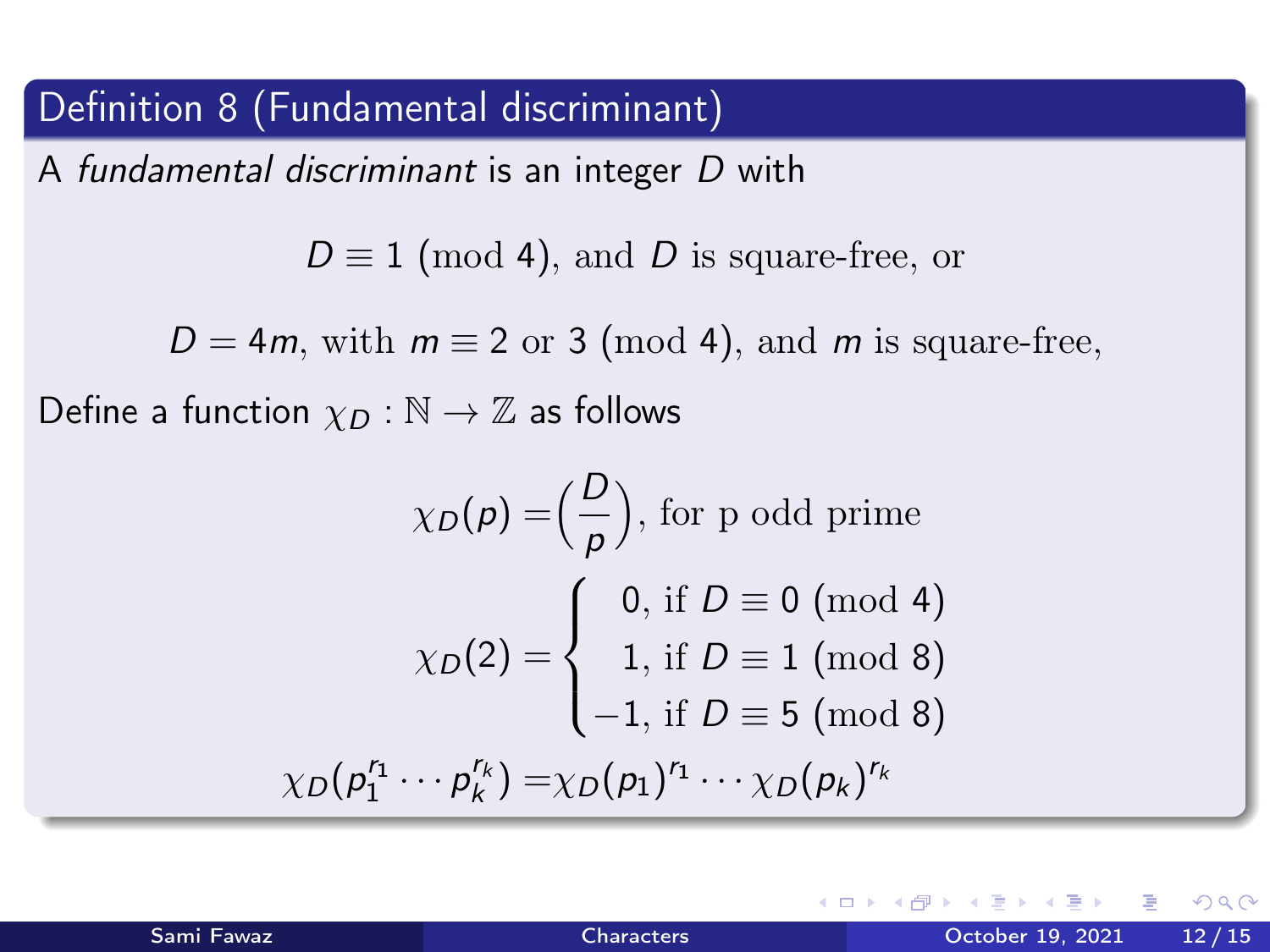Let D be a fundamental discriminant. The map  $\chi_D$  defines a primitive Dirichlet character of modulus  $|D|$  denoted by  $\chi_D$  as well. In particular

 $\chi_D(-1) = \text{sign}(D)$ 

Moreover every real primitive Dirichlet character is of this type  $\chi_D$  for some fundamental discriminant D.

つへへ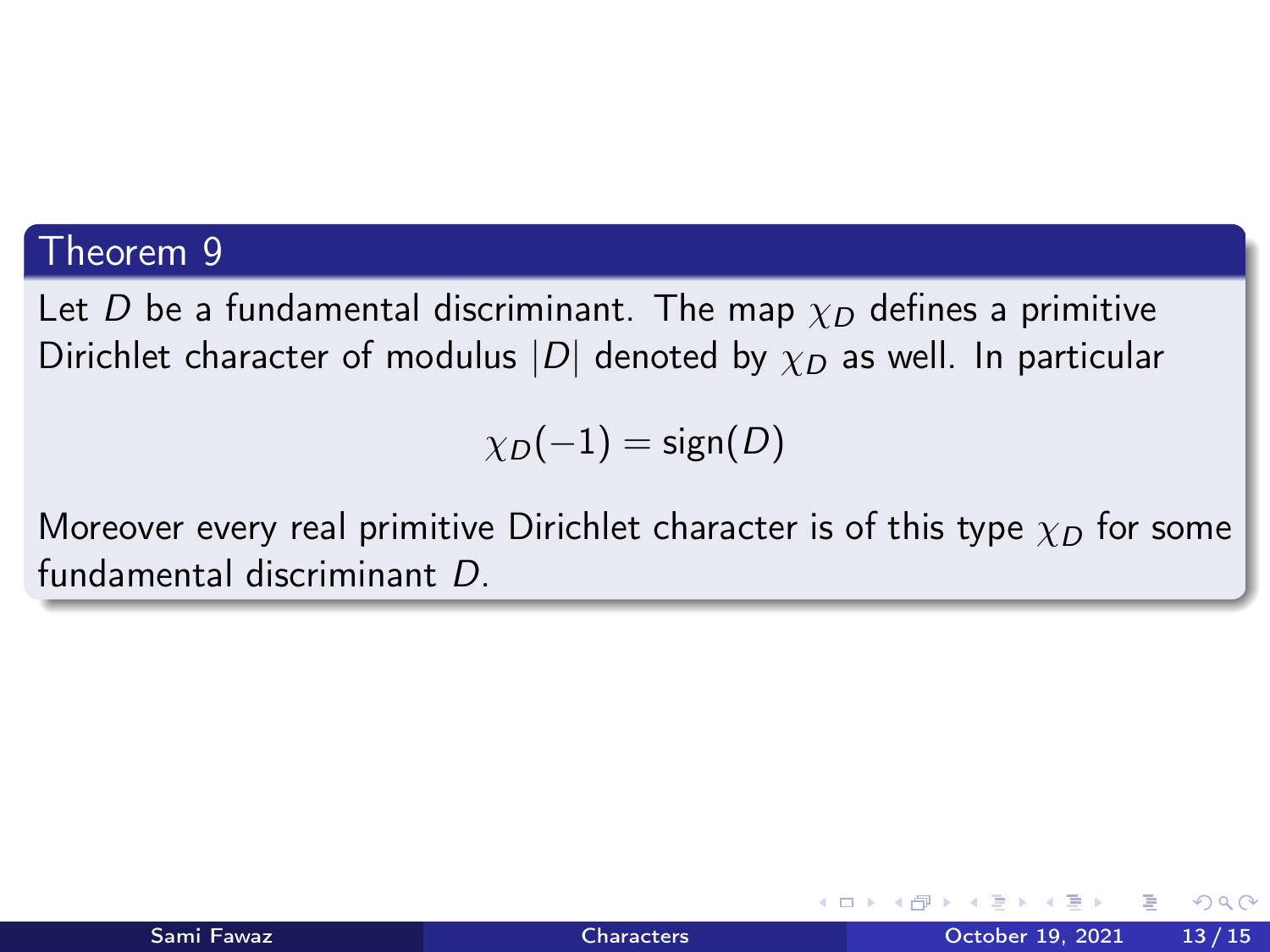Let D be a fundamental discriminant. The map  $\chi_D$  defines a primitive Dirichlet character of modulus  $|D|$  denoted by  $\chi_D$  as well. In particular

 $\chi_D(-1) = \text{sign}(D)$ 

Moreover every real primitive Dirichlet character is of this type  $\chi_D$  for some fundamental discriminant D.